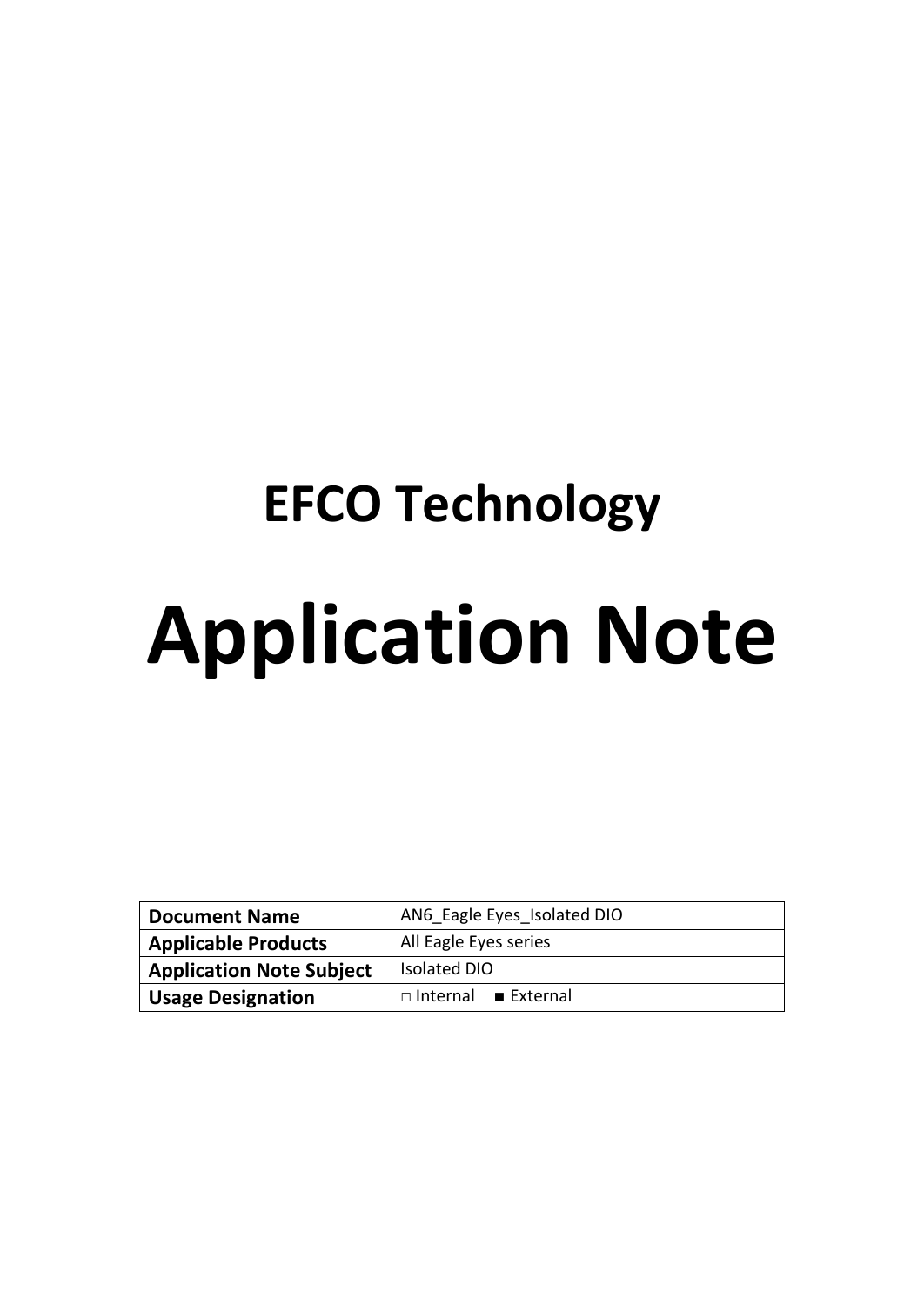# **Preface**

# **Revision History**

| <b>Revision</b> | <b>Date</b> | <b>Author</b> | <b>Description</b>  |
|-----------------|-------------|---------------|---------------------|
| 1.0             | 2019/011/20 | J Yen         | Preliminary release |
|                 |             |               |                     |
|                 |             |               |                     |
|                 |             |               |                     |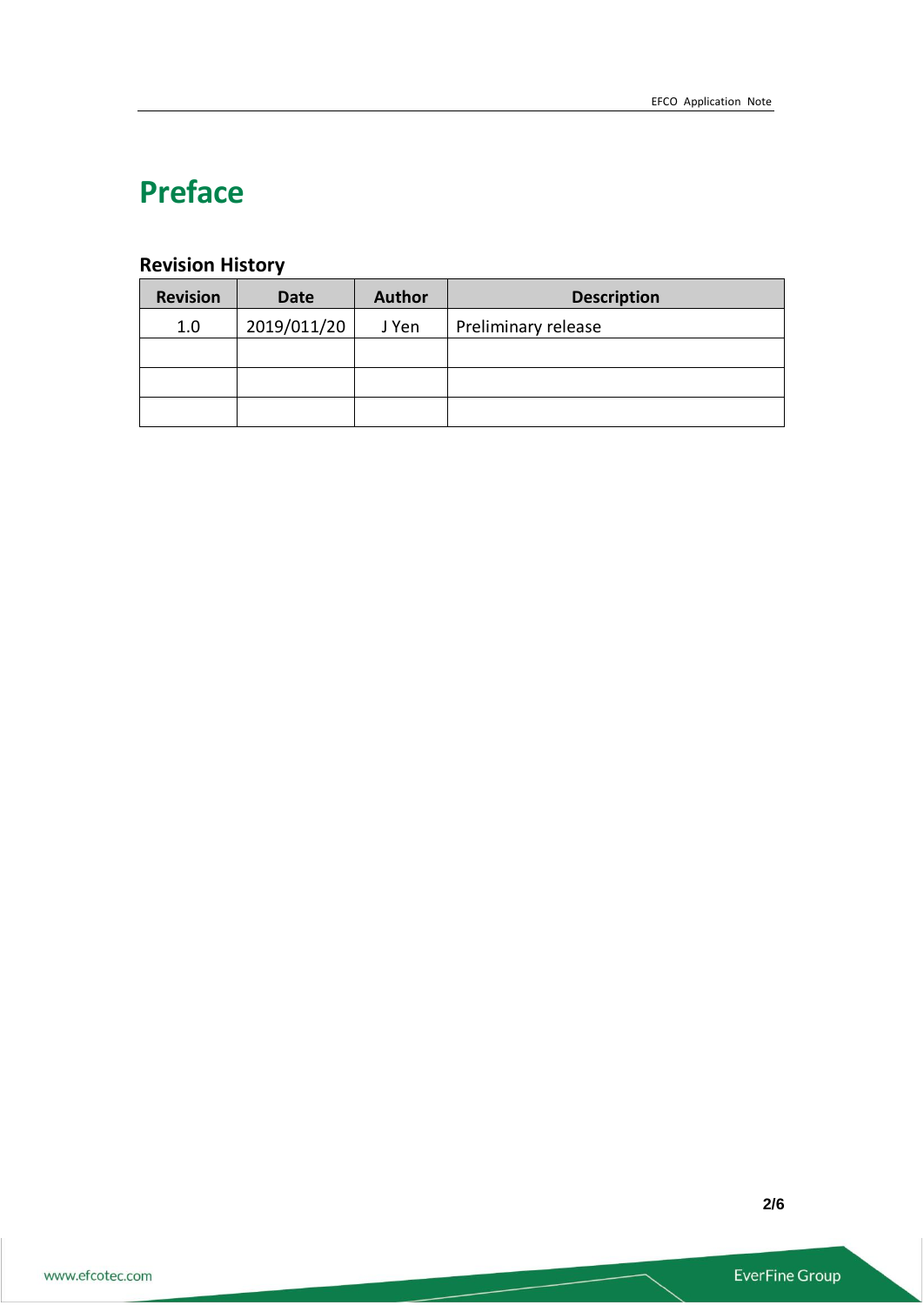### **Copyright**

Copyright © 2019 EFCO Technology. All rights are reserved. EFCO reserves the right to make improvements to the products described in this manual at any time without notice.

No part of this manual may be reproduced, copied, translated or transmitted in any form or by any means without the prior written permission of EFCO. Information provided in this manual is intended to be accurate and reliable. However, EFCO assumes no responsibility for its use, nor for any infringements of the rights of third parties, which may result from its use.

The material in this document is for product information only and is subject to change without notice. While reasonable efforts have been made in the preparation of this document to assure its accuracy, EFCO assumes no liabilities resulting from errors or omissions in this document, or from the use of the information contained herein.

EFCO reserves the right to make changes in the product design without notice.

#### **Acknowledgements**

All brand names and/or trademarks are the properties and registered brands of their respective owners.

For more information about this and other EFCO products, please visit our website at: [www.efcotec.com](file:///C:/Users/PattyWu/Documents/Manual/DMCT/www.efcotec.com)

#### **Warnings, Cautions and Notes**

**Warning!** Warnings indicate conditions, which if not observed, can cause personal



Caution!

Cautions are included to help you avoid damaging hardware or losing data.



Notes provide optional additional information.Note!



**3**/**6**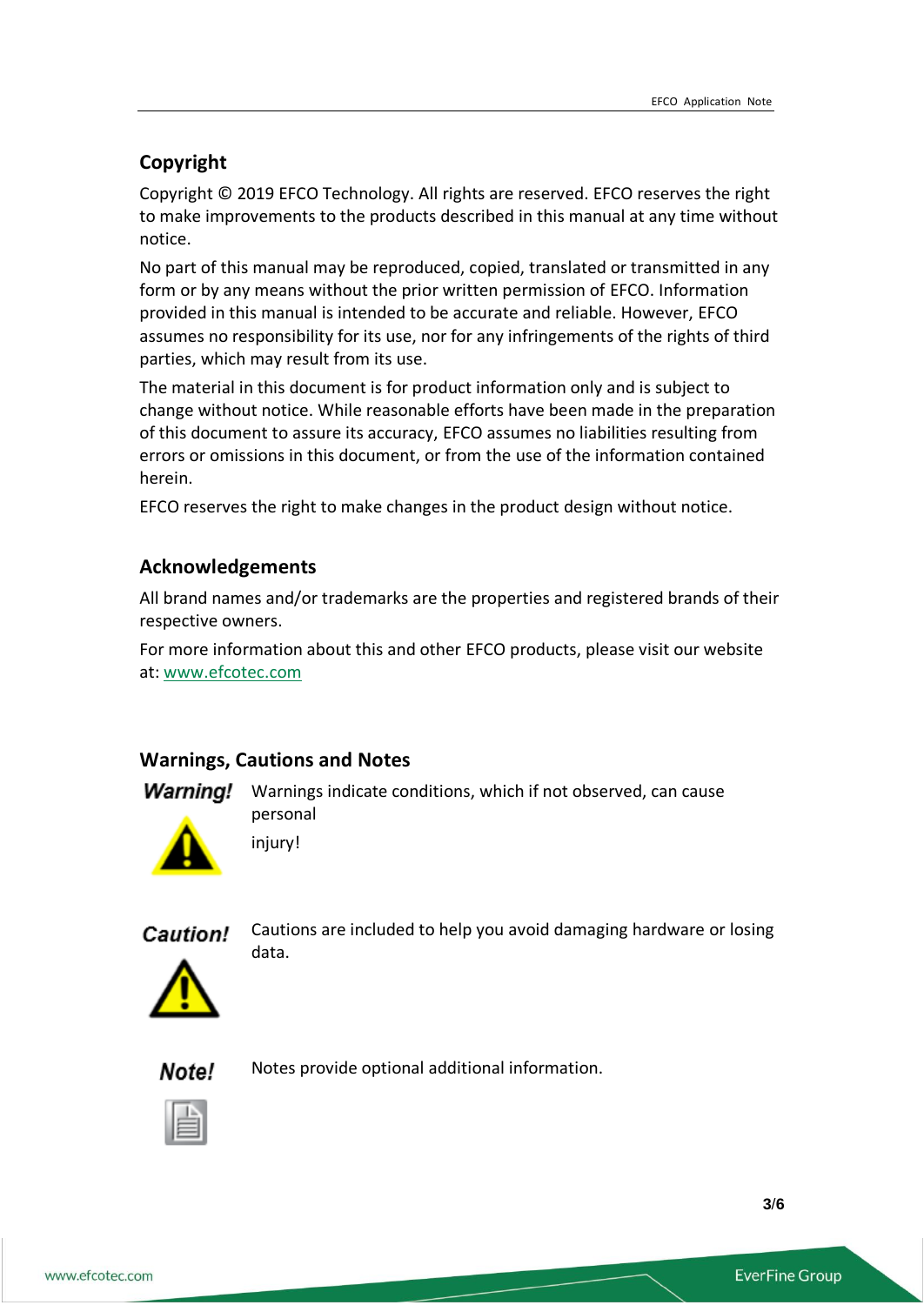# **Title**

What is the max voltage and current of the isolated DIO? And connection method?

## **Answer**

#### **1. Function Description**

DI/DO Support NPN(Sink) and PNP(Source) mode.



2.54mm 2x10 Terminal Block Including (DI: 8bit, DO: 8bit, DI COM, VCC and GND pins).

DI mode selection by external H/W connection. DO mode selection by BIOS setting or AP.

#### **DI/DO Safety-Related Certifications:**

| DI                                                                                                   | DO                                                                                                                 |  |
|------------------------------------------------------------------------------------------------------|--------------------------------------------------------------------------------------------------------------------|--|
| Recognized by UL1577 (Double protection<br>isolation), file No. E64380 (as model No.<br>PC3H4)       | 2500-VRMS Isolation for 1 minute per UL 1577                                                                       |  |
| Approved by VDE, DIN EN60747-5-2( $*$ ) (as an<br>option), file No. 40009162 (as model No.<br>PC3H4) | 4242-VPK Isolation per DIN V VDE V 0884-10<br>(VDE V 0884-10):2006-12, 566 VPK Working<br>Voltage                  |  |
| Package resin: UL flammability grade (94V-0)                                                         | CSA Component Acceptance Notice 5A, IEC<br>ISO7141CC 60950-1 and IEC 61010-1 End<br>Equipment ISO7141FCC Standards |  |
|                                                                                                      | CQC Certification per GB 4943.1-2011                                                                               |  |

#### **DI/DO Operation Characteristics:**

| Parameter                  | DI                 | DO                                                      |
|----------------------------|--------------------|---------------------------------------------------------|
| <b>Operation Voltage</b>   | $5 \approx 48V$ DC | Source Mode: $5 \approx 48$ V DC<br>Sink Mode: 5~40V DC |
| Input/Output Current Limit | 100 <sub>m</sub> A | 100 <sub>m</sub> A                                      |
| Turn On Delay Time (Max.)  | 25 uS              | Source Mode: 15 uS<br>Sink Mode: 60uS                   |
| Turn Off Delay Time (Max.) | 25 uS              | Source Mode: 15 uS<br>Sink Mode: 60uS                   |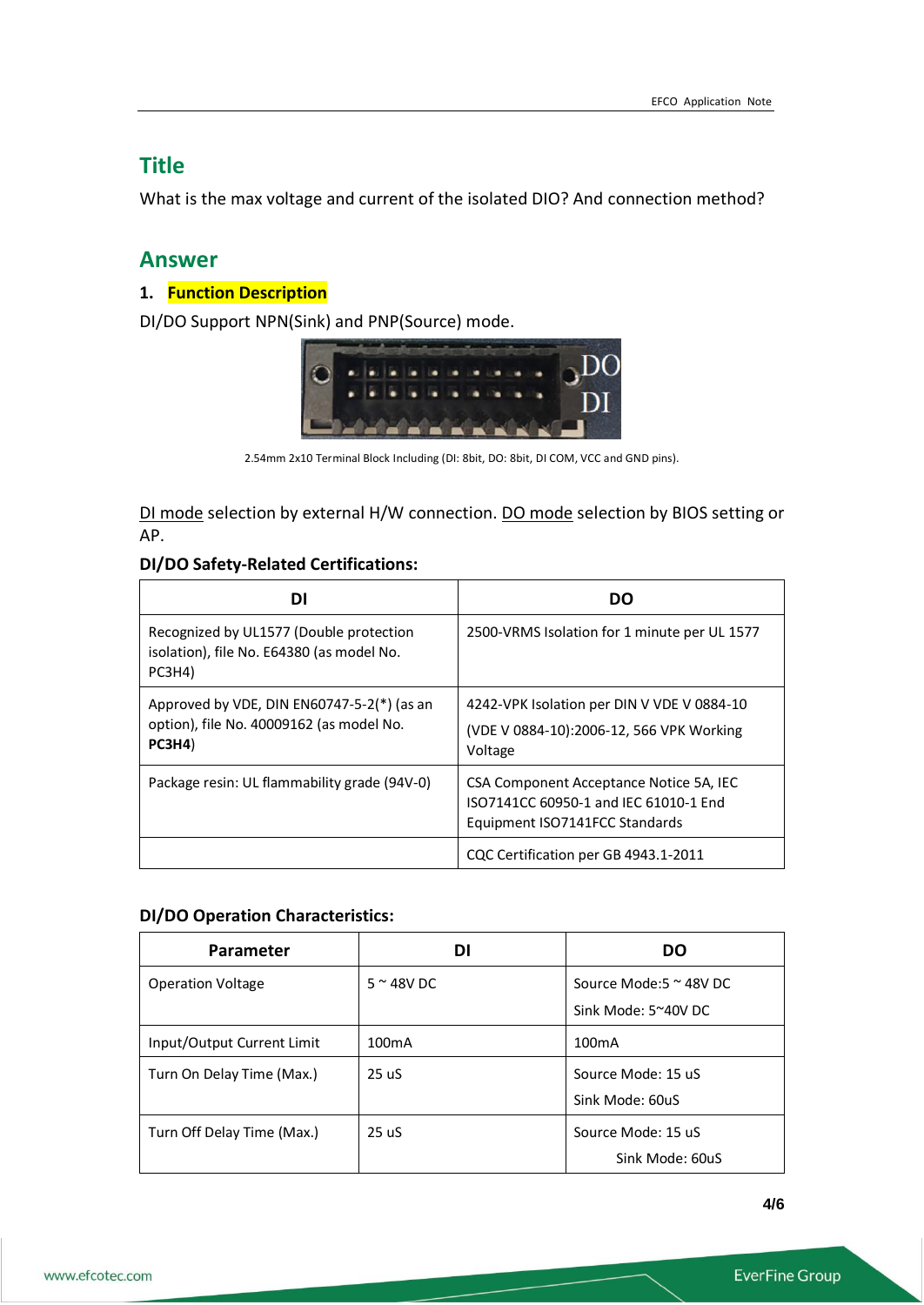#### **2. Pin Define**



| Pin No         | Description          | Pin No. | Description          |
|----------------|----------------------|---------|----------------------|
| $\mathbf{1}$   | Digital Input bit 1  | 11      | Digital Output bit 1 |
| $\overline{2}$ | Digital Input bit 2  | 12      | Digital Output bit 2 |
| 3              | Digital Input bit 3  | 13      | Digital Output bit 3 |
| 4              | Digital Input bit 4  | 14      | Digital Output bit 4 |
| 5              | Digital Input bit 5  | 15      | Digital Output bit 5 |
| 6              | Digital Input bit 6  | 16      | Digital Output bit 6 |
| 7              | Digital Input bit 7  | 17      | Digital Output bit 7 |
| 8              | Digital Input bit 8  | 18      | Digital Output bit 8 |
| 9              | Digital Input COM    | 19      | <b>Isolation GND</b> |
| 10             | <b>Isolation GND</b> | 20      | <b>Isolation VCC</b> |

#### **3. Isolation Digital Input Connection Method**

# **3.1 Digital Input Sink Mode Connection Method**

Pin 9 Digital Input COM pin connection to V+, Input pin (Pin No 1-8) Control by V-